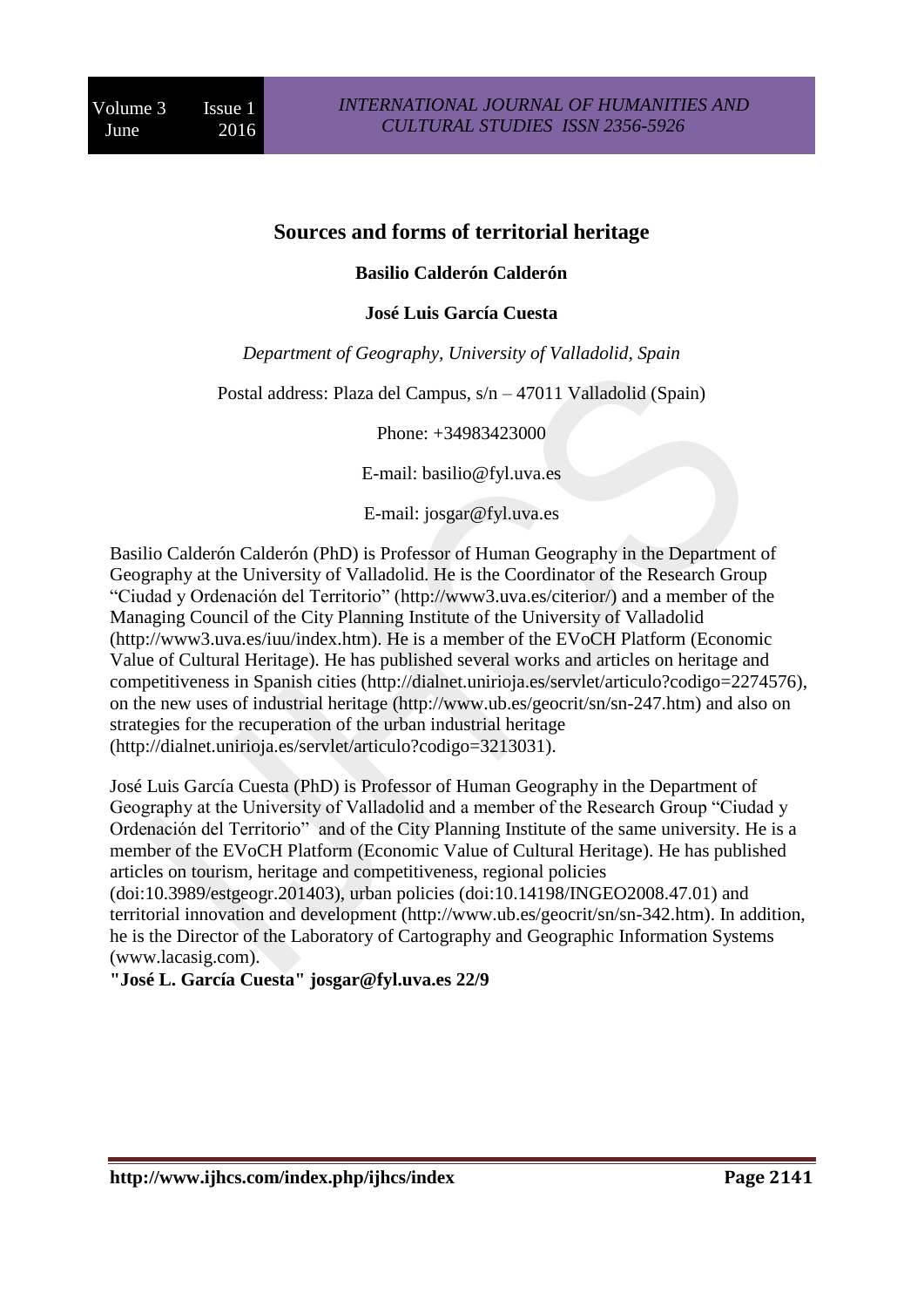## **Abstract**

*Until the 1980s, the concept of heritage had a reductionist nature as it was focused solely on the identification of isolated resources, relatively independent from their environment, which were included in a protective catalogue. Over the last 25 years, successive recommendations from both national and international organisations (UNESCO, Council of Europe) have gradually changed this traditional conception in favour of other points of view. Territory is no longer simply a support for heritage sites or a stage for the landscape, but one in which everything is considered as a whole, as heritage territory.* 

*The process through which a territory is recognised as possessing heritage sites can no longer be based on the mere location and inventory of the resources, as it did in the past. In order to overcome this limitation, after analysing many international experiences, we make a proposal here for classifying heritage sites that incorporates new variables to explain the nature of a heritage site and to understand the most complex and integrating meaning of the so-called 'territorial heritage'.*

**Keywords: Territorial heritage; Cultural heritage; Territorial resources; Regional and local development; Landscape.**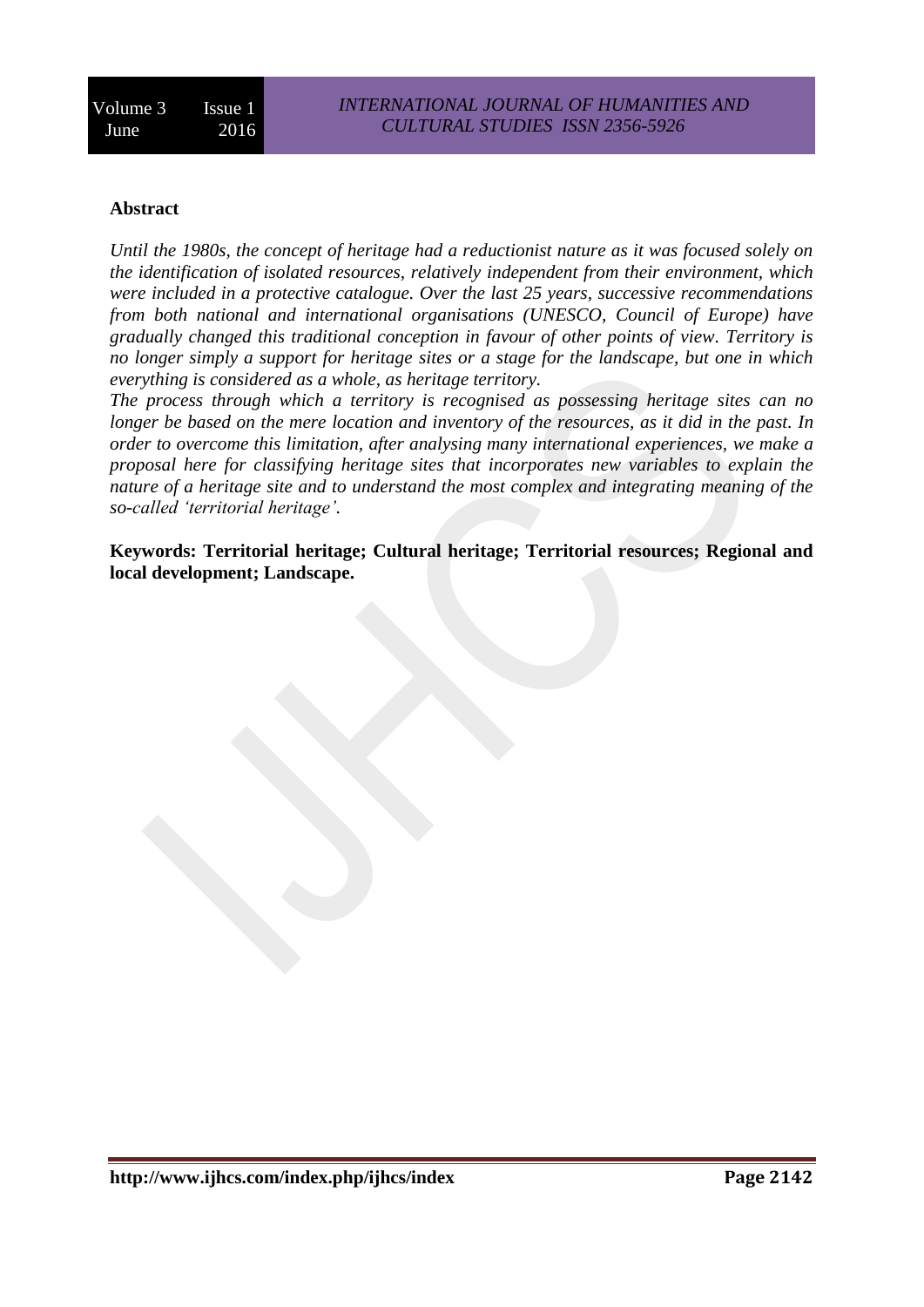## **Introduction**

The objective of this work is to study the relationship between both material and immaterial cultural heritage and the territory where it is situated. This can be understood as a unique and original set of natural and social combinations. From this perspective, territory should not be understood as a piece of land belonging to a nation, a region a province, or any other politicaladministrative division. Rather, it is a space with diffuse limits, whose character and value is greater than the simple sum of all the heritage resources it contains.

It is not the quality of the individual resources (a cathedral, a castle, a factory, a tradition, a natural landscape) that gives a geographical space its character, but the combination of these and other resources which are the result of stable, cyclical, continuous or discontinuous, human activity. The explanation of all this is articulated through a singular and original story.

This set of heritage sites (locations) and the relationships between them is what we call territorial heritage, that is to say, a variable or unstable portion of space without political or administrative borders that, at the same time, surpasses such borders. Heritage, whether it is material or immaterial, historical or cultural, occupies an 'aterritorial' space, that is to say, its limits do not correspond with conventional territorial divisions or the frontiers that separate them. On the contrary, heritage territory is made up of the conserved resources and activities, and even the secular footprints and memory of both. These aspects can share the same space (a cultural route that crosses several countries, for instance) although they belong to different political territories (countries or regions).

The growing consideration of these resources as a labour and economic reservoir has contributed to heritage resources no longer being perceived as a burden that had to be attended to and which had only a secondary and exceptional nature, but as an essential resource of the new productive and competitive model of some regions (Graham et al. 2000).

The growing political and academic interest in this material since the beginning of the 21st century is only a reflection of the strategic nature attributed to this territorial resource, and of the preoccupation over the processes of their over-exploitation and degradation, usually extended to their surroundings, which are incompatible with their singular and exceptional natures.

From this perspective, as a hypothesis, it is worth considering whether the protective legislation (inherent to the identification and cataloguing of heritage resources) is compatible with the immense number of plans and regulations that control the process of their exploitation as territorial-economic resources; that is, if all this has not caused an increase in the number of local typologies, which has in turn complicated any understanding of the heritage and its relation to the territory, especially when a part of it has been stripped of its traditional meaning and use, that is to say, of the roots of its historical sustainability.

## **The contribution of the social sciences to the analysis of territorial heritage**

The process that passes from valuing and protecting resources to interpreting them in a territorial context and from there to generating a series of procedures and mechanisms to give them value and articulate economic development around them (Harvey 2001) is relatively recent. Until the 1970s, cultural resources were recognised as such with respect to their intrinsic historic-artistic value and the historical period to which they belonged. They were mainly monuments or places that received individualised treatment, isolated from their spatial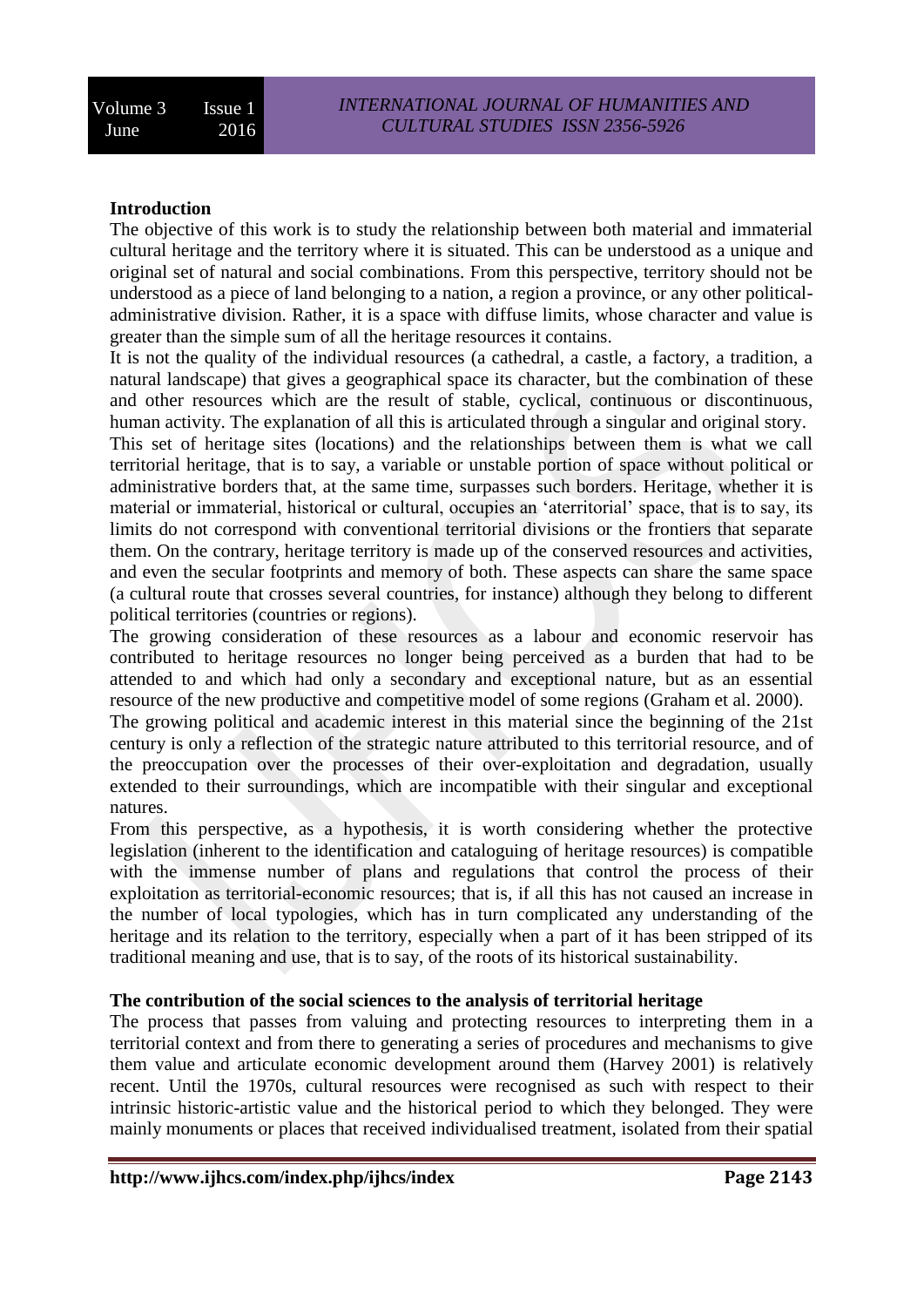context, and responding to protective principles of conservation that had arisen during the Age of Enlightenment and had been reinforced during the Romantic Period.

To this focus, based fundamentally on the exceptional nature of the resource itself, another is added that values the cultural legacy of the whole, but which also establishes a relationship between the resources of the past and the way of life and values of the present, in order to grasp and recognise the cultural values as the result of a social construction (Ortega 1998; Ivanc & Gomes 2015). The territory is incorporated not as a support or physical space, but as the interface resulting from the human transformation derived from the need to inhabit it, that is, from creating a geographical heritage space, identified for consumption through the unique combination of variables contained in its landscape.

The economic use of the territory is thus accomplished through numerous proposals that can be grouped into four large categories, which are present in most recent research into heritage and tourism: The creation of public policies conceived to boost the services sector (Denicolai et al. 2010; Gogolou & Dimopoulou 2015); the construction of new infrastructures and facilities as instruments of territorial qualification and revitalisation (Ciambrone 2013; Simeon & Martone 2014); the need to create a territorial trademark based on the exceptional nature of the heritage resources and the uses and customs of that territory (Harvey 2001; Ivanc & Gomes 2015; Lorenzini et al. 2011; Smith 2006); and finally, the promotion of tourism, in all its manifestations, with the creation, recreation, recuperation and sale of touristic products based on the original heritage or on some of its reinterpretations (Ashworth 2003; Biernacka & Kocwin 2010; Gogolou & Dimopoulou 2015; Kirshenblatt 1998).

The abuse of this strategy nowadays makes the revision of the growth model, based on the exploitation of heritage resources through tourism (Min et al. 2016) ever more necessary. This model aims to achieve a high number of visitors; which is often achievable and justifies public investment, both politically and economically. However, it does not take into account the damage due to the destruction or transformation of certain resources caused by urban and mercantile pressure on the territory, especially when the said resources have lost the function for which they were initially created.

The exploitation of the territorial heritage is just one way of turning back the clock to a time when the resources existed, under the supposition that the face of the territory that contained them is in continual flux (Lowenthal 2005). Thus, territorial heritage should not be understood as the accumulation and protection of material or immaterial remains, of landmarks, but as the imprint of the memory that created and used them, and which, over the course of time, gradually abandoned them, beyond the political, administrative or economic frontiers.

From this perspective, cultural heritage is also the reconstruction and evocation of the past, which we perceive through unconnected fragments in the territory, and which can now be located in their original place or displayed in a museum for its unsustainable consumption by mass tourism: First as an isolated resource, then as cultural heritage landscape (Robertson 2003) and finally, as territorial heritage (Braaksma et al. 2016).

## **On the territorial significance of heritage: a geographical approximation**

Among the most common uses of heritage as an adjective, whether historical, cultural, territorial, material or immaterial, it is possible to find a common denominator, which consists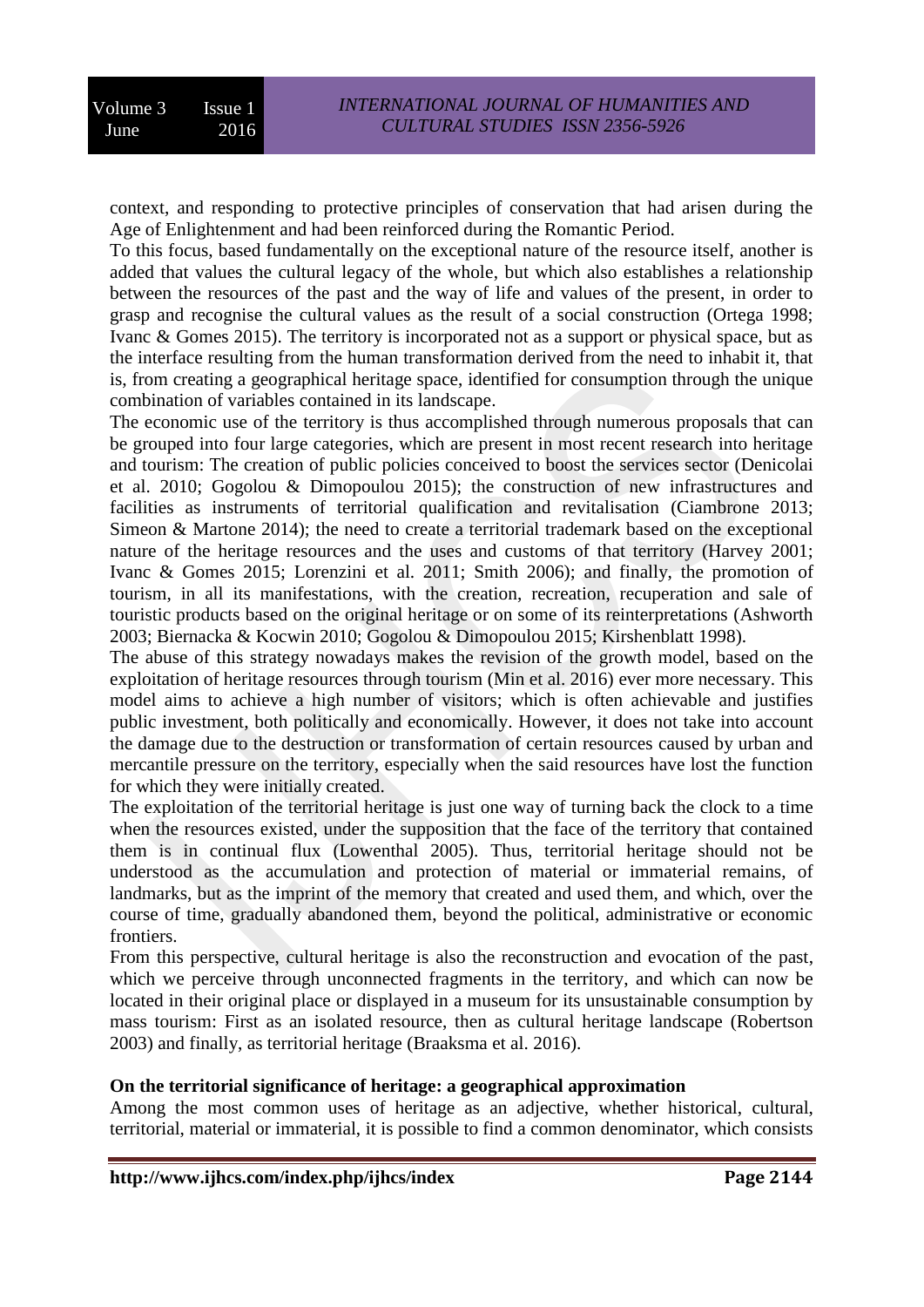of considering as heritage those resources, or groups of resources, that society has found a different use for, one which was not its primary use or raison d'être; that is, a new story to prolong its useful life. This state is reached when the heritage resource no longer has any value for the group that created it, and an alternative is sought to recreate or to stage the traditional use, as well as to insert a new use with the capacity to attract other groups of consumers from any exceptional heritage resource (Landel & Senil 2009), thus initiating a new cycle of territorial exploitation.

In order to reach this situation, several phases have had to be completed (Figure 1). The first is that of the discovery of new resources; this discovery is frequently deliberate, corresponding to strategies that are searching for resources to which a story or legend can be attached and which can multiply its value. Once the resources have been identified, it is necessary to classify and catalogue them and justify their inclusion as part of the heritage. This can be based on a certain academic, historical, literary, or fantastic discourse that gives added value to a forgotten or unknown resource, with the aim of making it an economically and politically profitable resource (Greff 1990).



Figure 1. From forgotten to memory as an economic-territorial resource. Source: Authors.

In a third stage, it is necessary to proceed with the control of the resources, unveiling a set of laws and protective regulations to boost their uniqueness, at the same time as creating the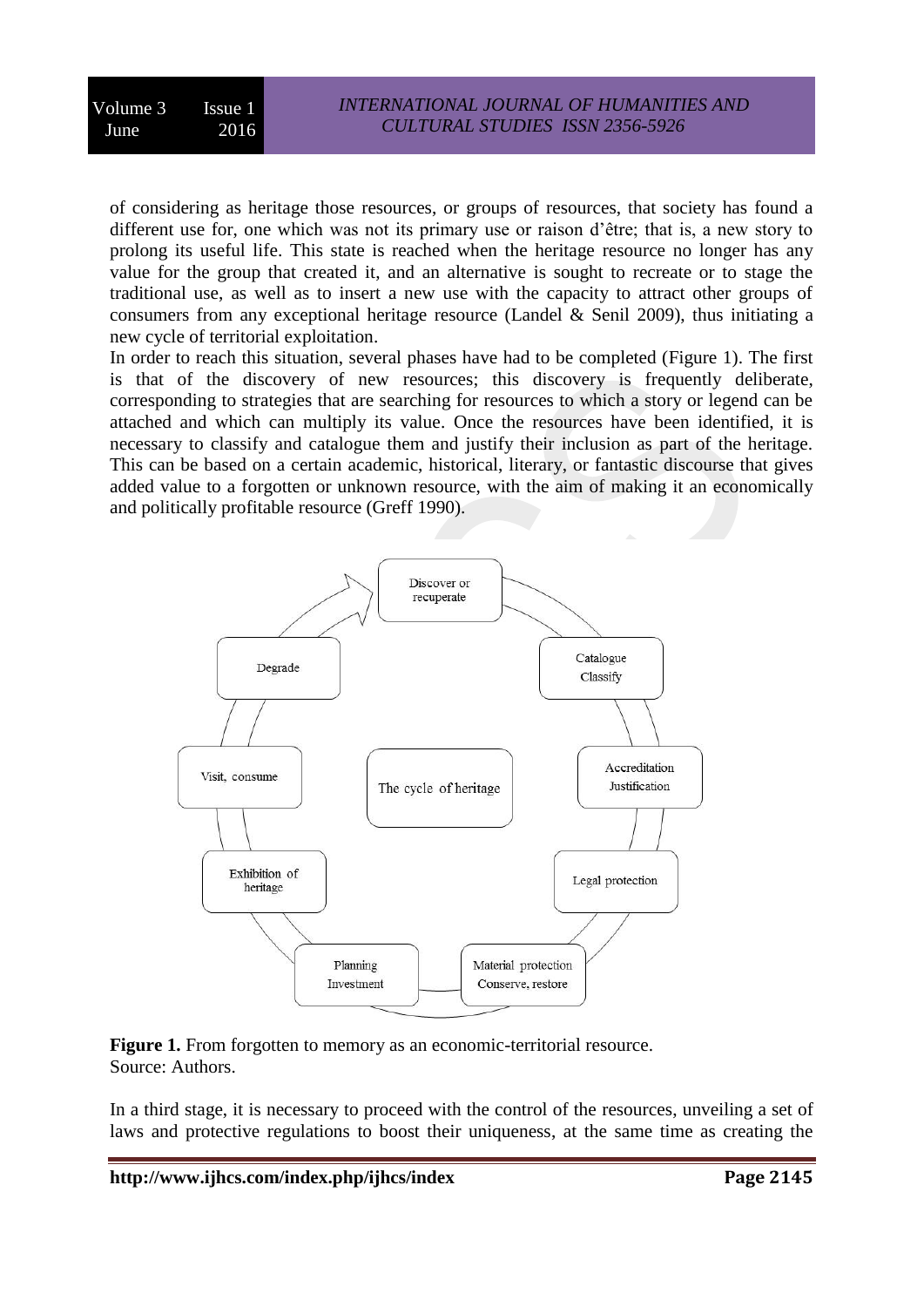proper conditions for a new discourse and thus creating a new use and function. Once these aims have been achieved, it only remains to embellish the product, elaborating plans and projects to create a brand image (Kockel 2002) and to unfold a marketing strategy, ready for the last stage of this complex process. This last stage is to sell it to the public, to attract those social groups that have the time to contemplate and consume the heritage, understood now as the materialization and recreation, in the present, of an original creative period in which the social and territorial identity is supposedly rooted (Graham 1998).

In order to set these strategies in motion, it is necessary to formally assume an apparent contradiction, since, to give added value to a heritage resource, it is first necessary to 'empty it'; in other words, to clean it of the historical connotations that are deemed inappropriate, and then to give it new features that serve its exploitation, with new services and establishments (hotels, restaurants) that transform the asset and its surroundings into a singular, exceptional landscape; a standardised, common landscape.

Once this initial contradiction has been assumed, the investment in conditioning the heritage resource is perfectly justified in political terms, since it is an endogenous, owned resource, boosts the gastronomic and architectural economy, needs a high contingent of manpower, both temporary and permanent, revives the feeling of belonging and territorial exclusivity, is the basis, together with other variables, of the so-called local development, and is an alternative to the crises of other productive sectors, especially the agrarian and industrial crises (Ciambrone 2013).

It is true, however, that this set of initiatives also suffers a high degree of uncertainty, since investment in heritage as a strategy to 'rescue' territories entails a high dose of risk and uncertainty, given that the product is consumed in situ, i.e., a constant, high flow of consumers or visitors is necessary, though in reality this flow is neither regular (due to it being seasonal) nor predictable. In addition, it is also unrepeatable and finalistic, as well as being sensitive to competition from other territories with more original or better stories which are more innovative or competitive, as they have known how to create a better brand image with which to promote and exploit their heritage.

This shows that, in reality, what is important is not the resource itself, but the story upon which it is anchored and which perpetuates the reason for its continuing existence. In addition to the artistic or architectural significance, a castle or monastery also has the added value of the social and historical context in which they were built, used or abandoned. The heritage resource may be real, material or immaterial; it may have had an existence and value prior to the story, but without the story it will disappear. This happens, for instance, with a great part of the industrial heritage (factories) which, once its function in the territory has ceased, is wrapped in the mystique of manual labour, with typically nineteenth century labour organisation and control, recreated in new memory containers, inert objects contained in industrial museums, centres of interpretation, or other equivalent formulas (Merciu et al. 2014).

However, territorial heritage does not consist solely and exclusively of exceptional resources. Together with those elements that have been awarded the status of heritage resource, the territory also contains many other resources of varying formal quality and high symbolic value. Such assets are often the basis of the individual formation of the territorial image, yet they pass unnoticed as they are not linked to a particular story and they lack formal,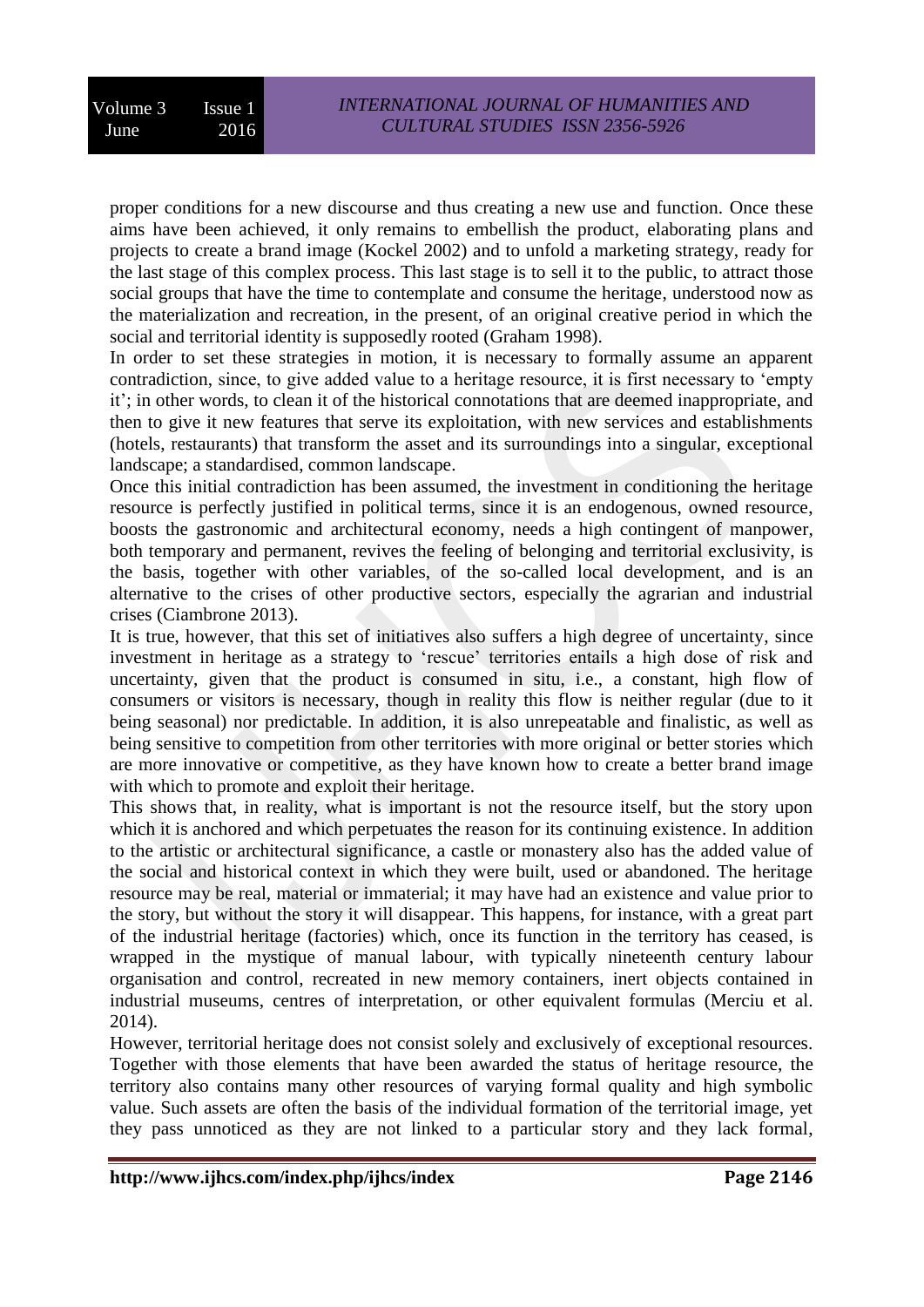administrative, academic or legal recognition. As chance would have it, some resources in this heritage universe that are not tagged as cultural, and which make up a kind of invisible, diffuse heritage, are given a story with a plot that rescues them from anonymity (Smith 2006), managing to make them visible so they can have a new existence, living a new cycle of exploitation after reproducing the stages that go from their discovery to consumption (see Figure 1).

Heritage, therefore, does not exist, at least not cultural heritage, as an absolute truth according to classical logic (Figure 2). The degree of territorial imprecision and diversity that this category presents is such that it has to be dealt with within the parameters set by diffuse logic, that is, as a partial reality or, in other words, considering that a resource's qualified heritage nature, and by extension the surrounding territory, is never absolute, but an intermediate situation between what is without doubt heritage and what is not.



**Figure 2**. Heritage territory and diffuse logic. Source: Authors.

Yet this imprecise heritage without value, once despised and then rescued from oblivion, together with the rest of the perceived and unquestioned heritage, needs a use above and beyond its own contemplation for it to have meaning. This use can be associated with other resources in order to profit from and take advantage of society's most valuable current resource: The use of leisure time. It is from this that the intensive, abusive use of the territory comes. It is highly profitable in the short term, but unsustainable in the long term, not so much due to the expiration of the resource itself, but of its story, when it is no longer capable of competing with other resources or other territories to ensure its own existence and

**http://www.ijhcs.com/index.php/ijhcs/index Page 2147**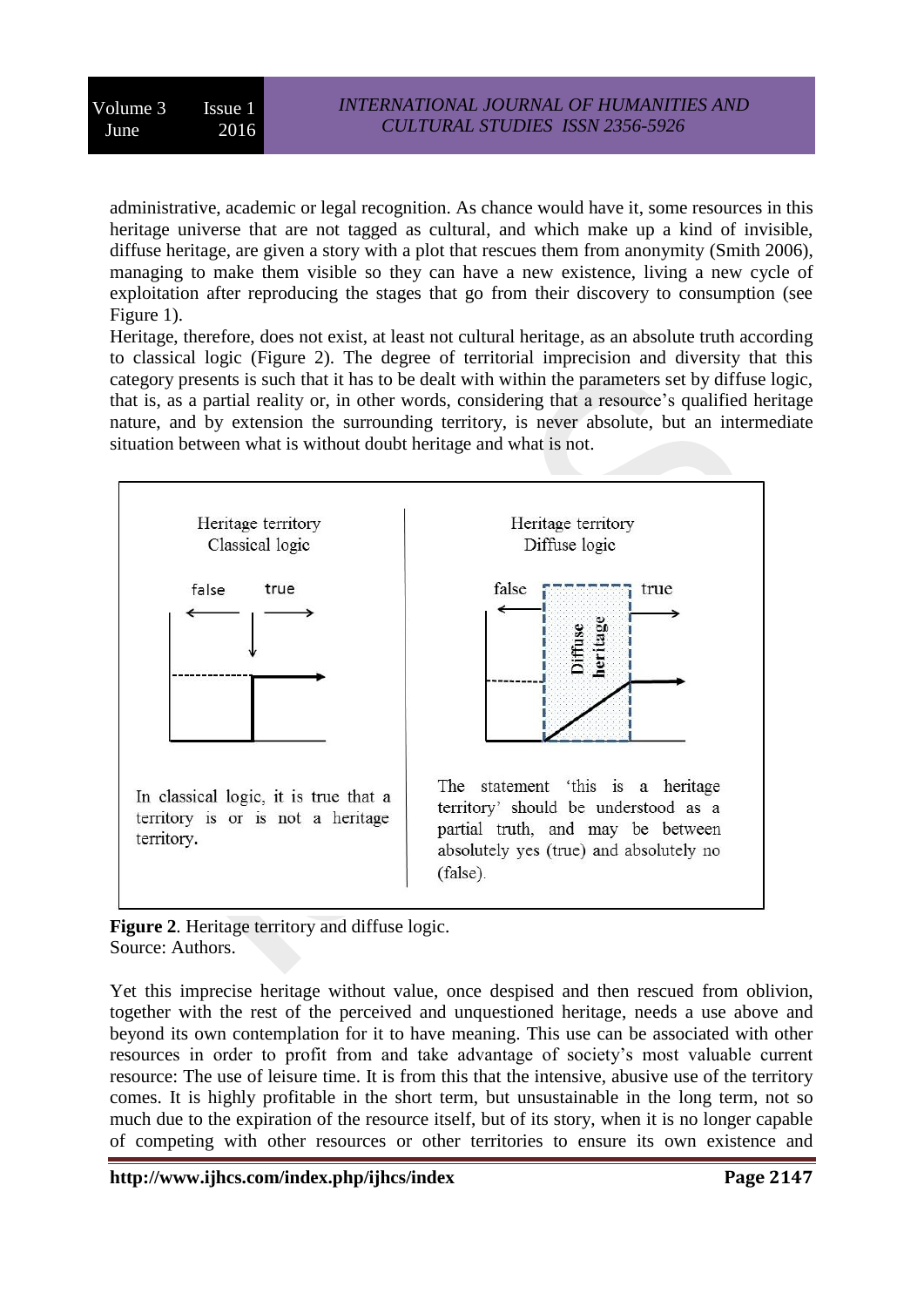sustainability (Landel & Senil 2009).

#### **Memory and the forms of territorial heritage**

Heritage territory is ordered in conformity with the imprint of the traditional principle of distributed and caring social responsibility. At the place of origin in a territory, each resource or activity has a particular function in the territorial workings, whether it be social, political or spiritual control, or ownership of the land itself. The recreation and imprint of this distributed historical responsibility is what we now call cultural heritage or, more appropriately, territorial heritage. This heritage, as it is dysfunctional in the light of current development strategies (any time other than the moment of creation), can often only be understood as an inventory of museum resources.

The process through which a territory is recognised as possessing historical heritage (or more generally, cultural heritage), can no longer be based on the mere location and inventory of the cultural resources in isolation. These operations have already been resolved through national or regional legislation concerning historical or cultural heritage. However, as has already been pointed out, all this has scarce relation to the territory in which the resources are located, or even to the uses of the territory to which they were linked (Gogolou & Dimopoulou 2015). In order to overcome this limitation, we have created a classification proposal that starts from the commonly accepted division between material and immaterial resources included in all definitions and legislation concerning heritage. This allowed us to determine the meaning of the memory of territory as the building blocks of the territorial heritage (Mascari et al. 2009; Smith 2006; Tilley 2006).

The first of the two basic, formal additions is related with the material nature or otherwise of the resource (see Table 1). In the first case, that is, when the resources are tangible and cannot be moved, we consider that the resources become heritage when they enshrine the memory of a function, a way of life, or forms of belief and are dealt with within the classical process of reuse or rehabilitation in order to begin a new cycle of exploitation of a social or economic nature (as a social resource). Starting from this criterion, we then group the resources into four large categories: First, that made up of the set of resources which enshrine the exceptional and monumental historical memory of the inhabited territory, whether it be residential (such as the historic centre of a town), religious (such as a monastery), or a street, a palace or a necropolis.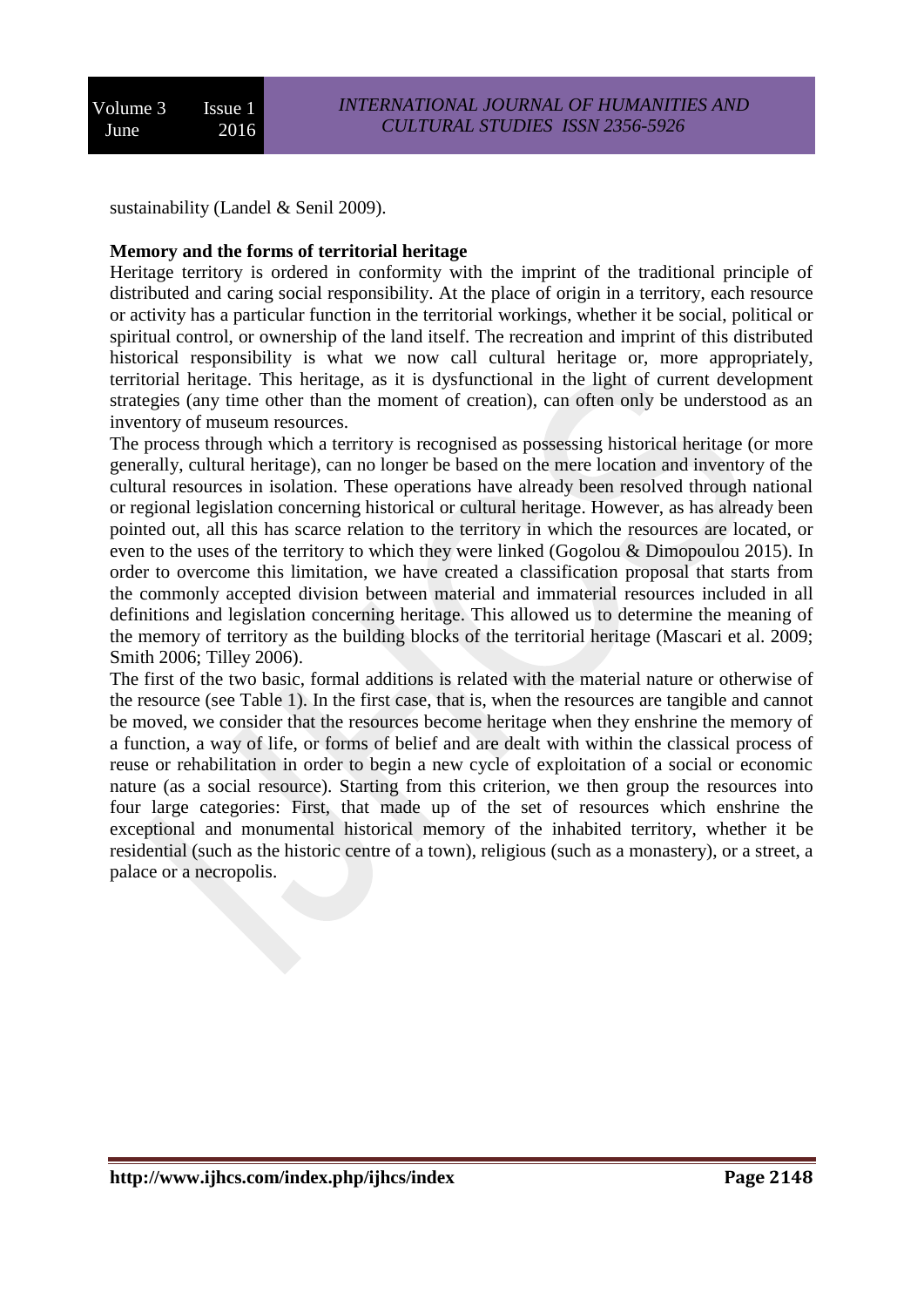| Category         | <b>Source</b>       | <b>Added resources</b>                           | <b>Territorial-heritage</b> |
|------------------|---------------------|--------------------------------------------------|-----------------------------|
|                  |                     |                                                  | typology                    |
|                  | A. The monumental   | The catalogued territory.                        | Monuments, Historic-        |
|                  | material memory     | From<br>monument<br>to                           | sets Necropolis             |
|                  |                     | monumental set                                   | Heritage cities             |
|                  | B. Non-monumental   | Imprecise heritage                               | Architectures<br>and        |
|                  | material memory     | Common<br>resources                              | territories<br>without      |
|                  |                     | awaiting cataloguing                             | heritage<br>recognised      |
| <b>RESOURCES</b> |                     |                                                  | value                       |
|                  | C. Culture and work | Elements<br>of<br>the                            | Labour<br>heritage:         |
|                  | memory              | productive tradition of a                        | factories, farms            |
| <b>IATERIAL</b>  |                     | place                                            |                             |
|                  | D.<br>Geographical  | Singular combinations of The territory as global |                             |
|                  | memory as heritage  | natural, historical<br>and                       | heritage                    |
|                  |                     | cultural attributes                              |                             |

**Table 1**. A proposal for the systematization of the material sources of territorial heritage Source: Authors.

A second variant would comprise the set of resources included under the definition of imprecise heritage; a set of common resources which do not generally fit exactly into the classification criteria and categories of the so-called cultural resources, but which are examples of a way of urbanising, building or exploiting the land in a traditional, almost forgotten way. They are generally outside the city or territory routes or axes with heritage value (Vileniske 2008) and many are in a ruinous state, often irremediably so.

However, on occasions, they also present great expectations for reuse or rehabilitation. They are unknown territorial resources which, in some cases, already possess the structure of a touristic product, but one which has not been given any story at all, above and beyond the inventory of perceptible resources. Their value remains hidden and does not form part of the great infrastructures that serve national or international tourism, since they make up an unrecognised category which could be labelled ulterior territories, that is, heritage territories situated on the edge of the system of territorial development. The only touristic attraction they may have is one that is specifically designed to justify the visit and its insertion in the regional touristic circuit.

Thirdly, it would be necessary to consider the heritage variant in which the memory and culture associated with work as a new endogenous potential is highlighted, that is, that which is based on the end of the productive cycle of a resource in order to transform it into the cultural sublimation of that place's productive tradition (Jones & Munday 2001; Loures 2008; Högberg 2011; Xie 2015). It is an imperceptible process that converts a factory into industrial architectural heritage, or which transforms an extractive activity, which we call a mine when it is in use, and mining industry heritage when it is no longer in use.

Finally, it is necessary to point to the set of heritage resources that are collected in the territory's geographical memory, the latter being understood as a set of singular combinations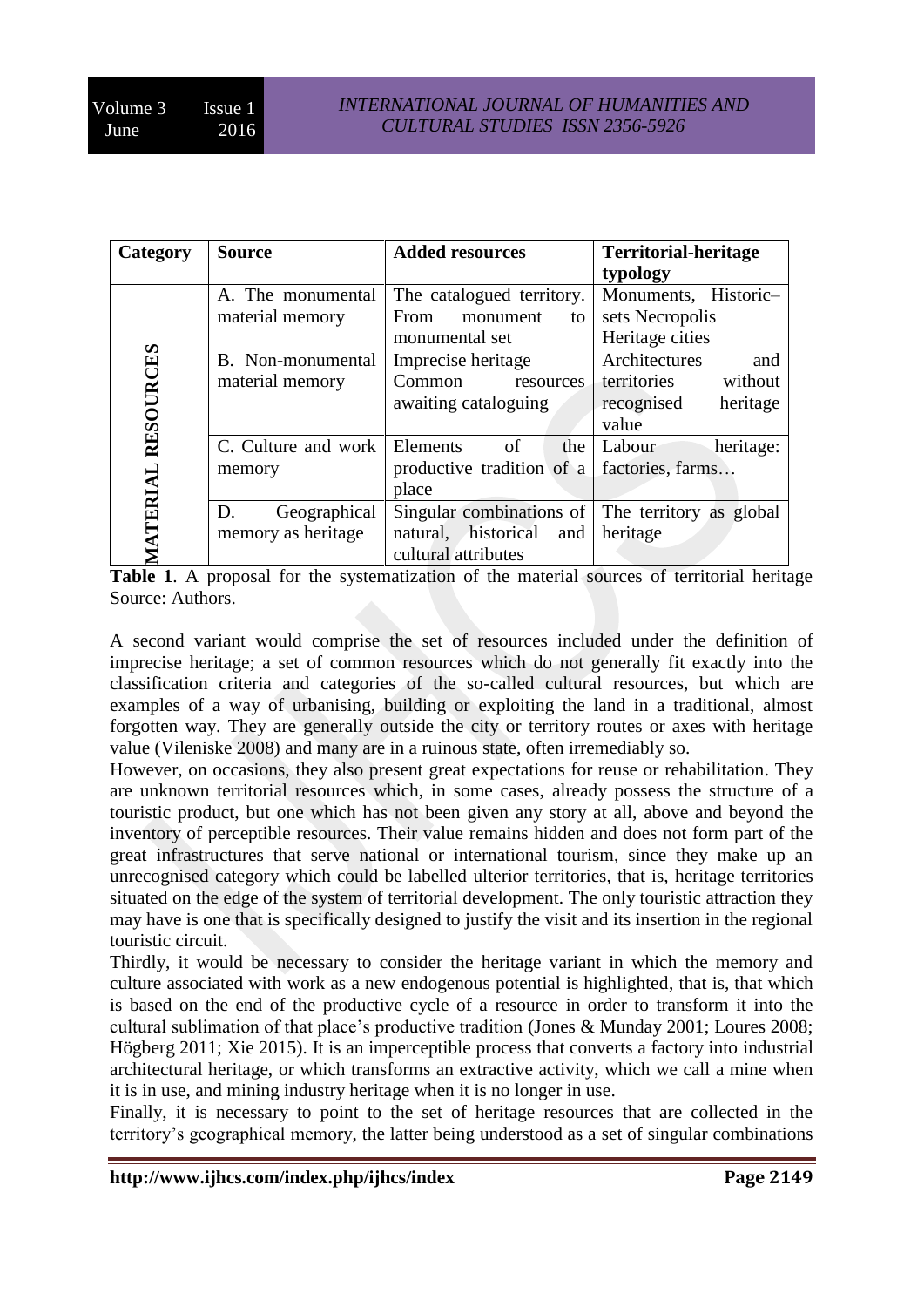(landscapes) with natural and cultural attributes that, conveniently packaged, can be called 'heritage parks', 'landscape catalogues', 'national centres of interpretation' (place, municipality, district or region).

The second of the additions contemplates all the plans or projects concerning historical or cultural heritage, as being part of the recognition of certain immaterial attributes and resources, that are linked to or associated with a territory as a real or fictitious stage for events of a singular and ephemeral nature; or as the permanent, anthropological memory of a place as a rite, feast or tradition, the scene of a battle or the place of birth or death of a personality (Table 2). This set of resources can be subdivided, with respect to the greater or lesser relation with the territory to which it is attached, into four categories: The first would be made up of those resources that have the territory as an active and creative support base, which preserves the memory of the elements that allow their exploitation through rites, practices and shared uses, with a high capacity for historical permanence; a set of practices that become heritage when threatened with their loss or when they have already been lost irremediably and their rescue has to be organised. In all these cases, the identity, as the maximum expression of value, is given by the historical relation between space and event, that is, through the accumulation there of the memory of events of great symbolic and cultural significance (Agudelo 2011).

A second category within the so-called immaterial resources is that which is created through the implantation of culture in places that, historically, have not enjoyed an outstanding cultural activity, in other words, transcendental activity. We are, therefore, dealing here with a cultural resource created with a fully touristic purpose, such as that which comes from the literary tradition to recreate a new cultural heritage (the setting of a novel or a writer's birthplace). The third category is made up of those resources that have the territory as an immaterial and passive heritage support base, whether because they remind us of old episodic events, with an ephemeral existence, which can be transformed into new resources, including an extremely wide set of situations ranging from sublimation through indigenism (here it was born) to the memory of battles (here it was fought).

| Category        | <b>Source</b>              | <b>Added resources</b>   | <b>Typology</b>                   |
|-----------------|----------------------------|--------------------------|-----------------------------------|
|                 |                            |                          |                                   |
|                 | A. The territory           | Endogenous<br>resource   | Rites, agrarian uses, fairs,      |
|                 | as creative base           | (ethnographic,           | feasts, customs.                  |
|                 |                            | anthropological)         |                                   |
| RESOURCES       | The territory<br><b>B.</b> | Cultural<br>resource     | cultural<br><b>Book</b><br>towns. |
|                 | passive<br><b>as</b>       | implanted in a territory | capitals, literary cities         |
|                 | heritage base              |                          |                                   |
|                 |                            |                          |                                   |
|                 | C. Places which            | Literature,              | Scenes<br>battles,<br>of          |
|                 | are the stage of           | ephemerides,             | discoveries or historical         |
|                 | ephemeral events           | spirituality,            | events                            |
|                 |                            | ethnography tradition    |                                   |
| <b>MATERIAL</b> | D. Evocation and           | Resources<br>collected   | of<br>centres<br>museums,         |
|                 | teaching                   | transversal<br>using     | interpretation,<br>heritage       |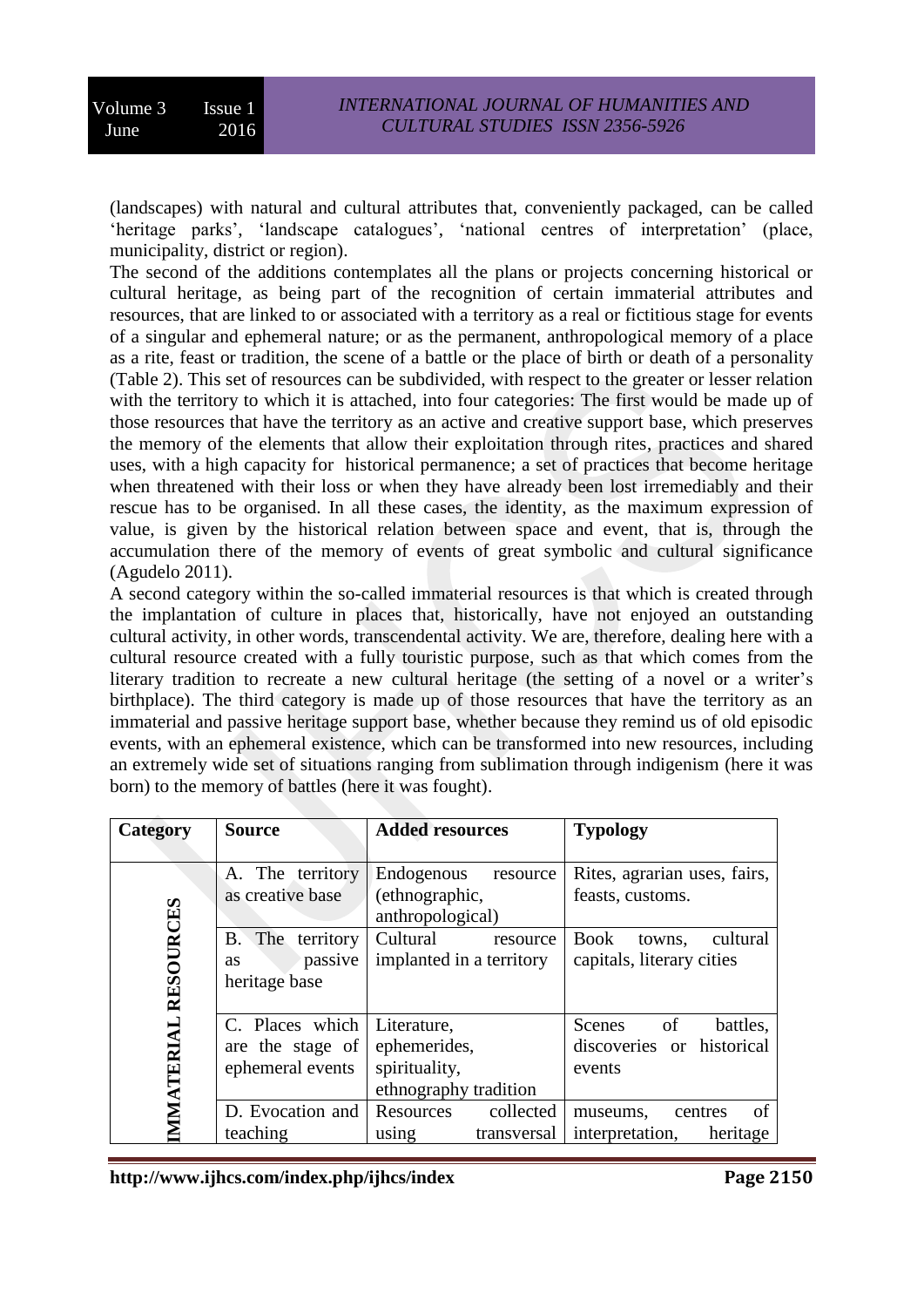| approach of the discourse | parks, cyber-museums |
|---------------------------|----------------------|
| heritage memory           |                      |

**Table 2**. Immaterial resources and territorial heritage Source: Authors.

Finally, it is necessary to consider a fourth category, which is sometimes a synthesis of the other categories. This category is derived from the evocation and didactics of the memory of the immaterial heritage, synthesized in a museum, centre for the interpretation of traditions or similar cases. This is an option that is characterised by its great versatility, as it can be associated with the resources of the place in which it is located or not, in such a way that it is not the product which succeeds the resource, but the opposite, that is, faced with the need to find productive alternatives, or simply so as not to remain in the backwaters of a territory's touristic strategies, a particular place first imagines the product (a museum, for instance) and then creates the resource (to bring together objects from private or public collections ) that is susceptible to being exhibited, and which, in turn, can be integrated into that territory or city's museum route (Kirshenblatt 1998). This new container (an emblematic, signature building) quite often becomes a resource in itself, new heritage created to increase the value of the immaterial resource it contains and recreates (Ivanc & Gomes 2015).

Starting from the combination of the basic heritage variables described, the different territories configure a particular territorial heritage development strategy, taking the leap from the singular available heritage to the product structured as a touristic resource (Denicolai et al. 2010). Its social and cultural value obviously depends on its quality, its intrinsic values and the means and degree of territorial integration.

From this perspective, it is possible to differentiate four typologies (Table 3) that synthesize the passage of the heritage resource to the cultural spaces or heritage territories: First of all, that which can be identified as places with singular, isolated heritage that possess one or several heritage resources susceptible to being converted into cultural products, historicalcultural products, or both; a second situation would correspond to what could be called integrated places, that is, those territories in which there are two elements for the exploitation of the heritage: The resource itself and its value as part of a chain of similar resources with a historic, cultural or environmental basis, which in general has regional or state recognition (a route or trail).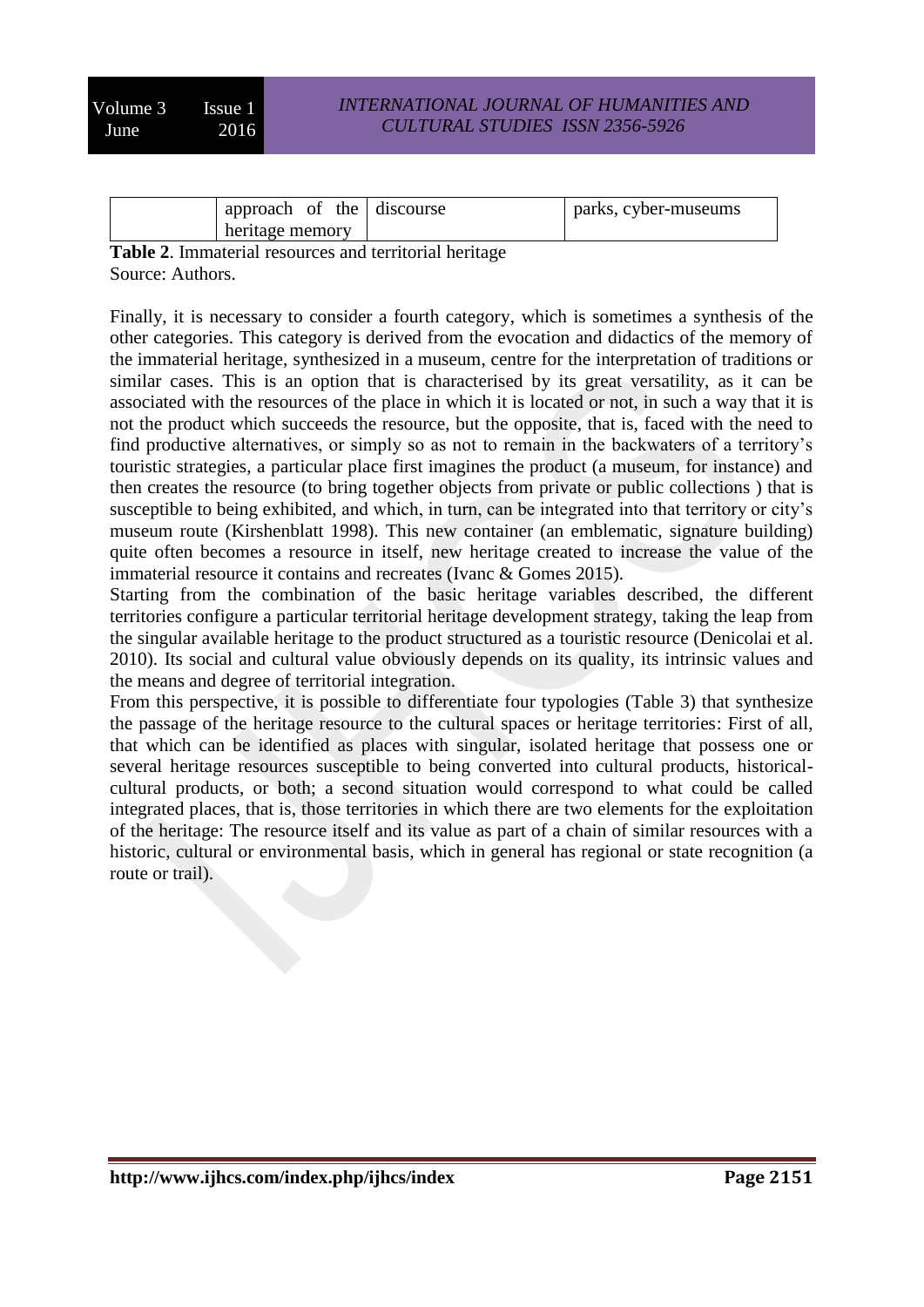| <b>Types</b>                                                      | <b>Endogenous heritage potential</b>                                                                                                               | <b>Example</b>                                     |
|-------------------------------------------------------------------|----------------------------------------------------------------------------------------------------------------------------------------------------|----------------------------------------------------|
| with<br>Places<br>singular heritage                               | Territory qualified by one or several<br>resources recognised as heritage                                                                          | Place with a monastery<br>or fortification         |
| with<br>2 <sub>1</sub><br>Places<br>shared-integrated<br>heritage | Territory qualified by one or several<br>resources which are part of a chain of<br>resources                                                       | Historic centres<br>Historic or cultural<br>routes |
| heritage<br>3.<br>Real<br>territory                               | Territory considered the sum of<br>different heritage places (heritage<br>cluster) whose global value exceeds<br>the value of the sum of its parts | Large cultural centres:<br>cities, shires, regions |
| 4. Future heritage<br>territory                                   | imprecise,<br>Spaces with<br>an<br>undetermined,<br>socially<br>or or<br>unrecognised heritage value                                               | Factories, mines, ports,<br>bridges                |

**Table 3**. From cultural resource to heritage territory Source: Authors.

Third is the situation that can be identified as heritage territory, which is achieved when a territory has a high density of singular resources (Capel 2014), both material and immaterial, corresponding to several categories from those of tables 1 and 2, which are spatially structured and organised. The global value exceeds the simple sum of the elements and are also recognised and encouraged as territorial brand names by various regional administrations and which make up a kind of heritage cluster, endowed with management instruments capable of converting the set of resources in each territory or place into sustainable resources.

Finally, the fourth situation should not be forgotten; where the set of resources and territories are considered to be possible future heritage resources, that is, that there is still no recognition as they possess an imprecise, non-cohesive heritage value, which is not yet available as a product for direct sale or in combination with other resources. They are part of the luminous heritage backroom full of resources of cultural interest, which has perennially contributed to excluding forgotten heritage, generally confined to old, historic quarters or small villages or places. All of them have made up the immense pockets of apparent conventional heritage poverty in a territory, despite being relics of old settlement and the husks of dreams buried by the splendour of the catalogue of resources from which they are still excluded.

Determining the character of resources, their cataloguing and inventory for later conversion to a touristic product susceptible to generating resources, is a necessary activity that many regions have been doing little by little over the last few years. The result has been none other than a hypertrophy of plans and projects that have converted into heritage everything that had either stopped being functional in itself or because of its link to the territory, that is to say, incongruent with its original use; or that set of resources, uses or customs which, in spite of its local, ethnographic or cultural nature, could be packaged up as a touristic product and added to the vast container labelled 'cultural heritage', on sale through classical methods (the travel agency) or internet and the social networks.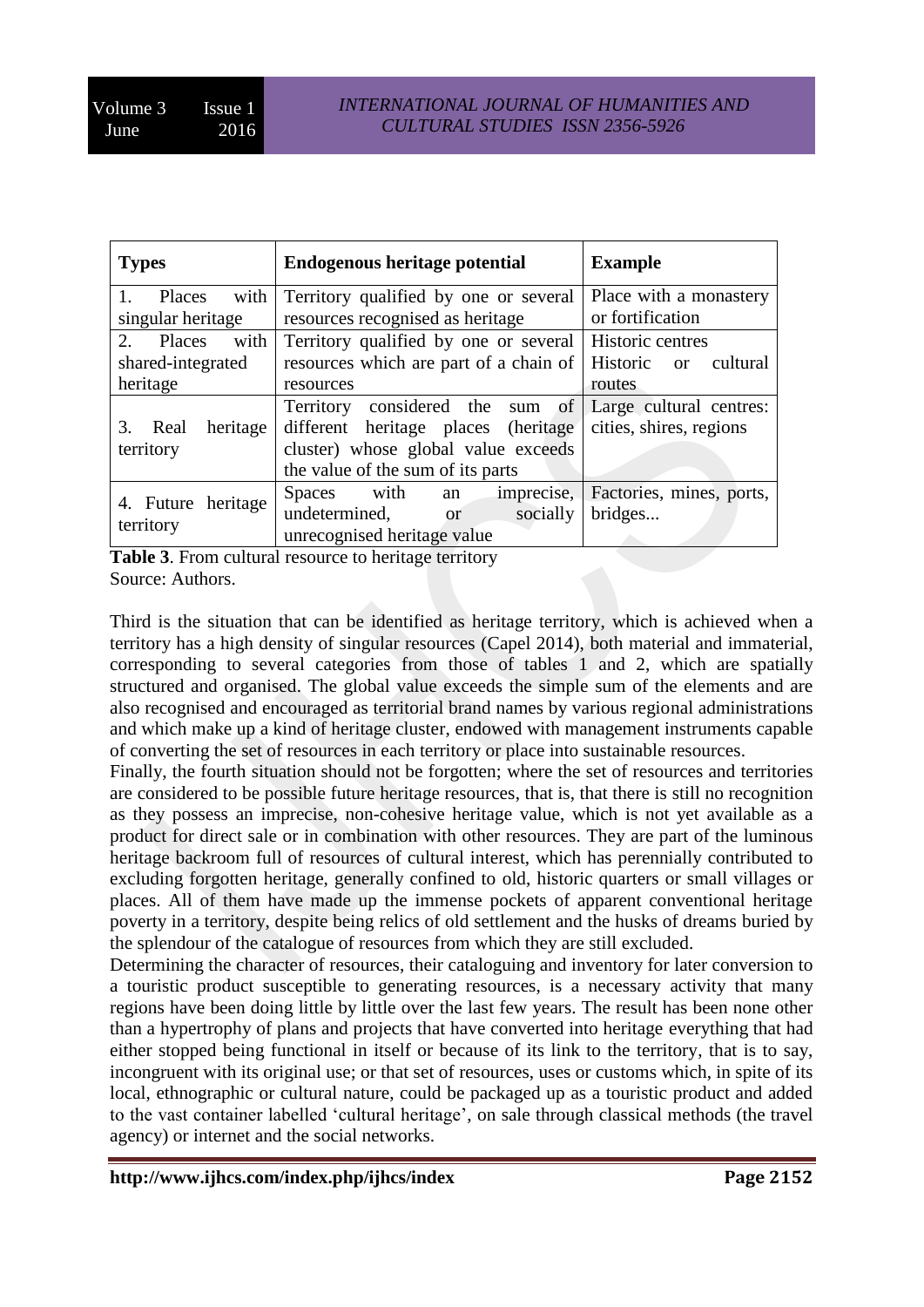We are thus witnesses to a rebirth of the territory, through the transfer of the memory of ancient uses and customs to the present, in a peculiar exercise of historical sustainability of a cyclic nature, since each successive period of use of a resource arises from the exhaustion, or the abuse, of the previous (Ashworh 2003). Thus, heritage territory becomes a meeting place of interests that are often different, in which their relevance is no longer the singularity and quality of the resource itself, but the greater or lesser facility for the ability to maintain itself, that is, to be sustainable.

#### **Conclusions**

The combination of the diverse sources of heritage resources and the attribution of value to the resulting set of all of them in a territory, which we have called 'territorial heritage', represents a conceptual leap in the social, political and economic evaluation of these resources. They no longer have value in themselves to necessarily become part of their environment through the landscape, understood as a syncretic response to all the combinations that can occur in a place or a territory. This combination is the sum of unrepeatable moments, since territorial heritage is precisely the imprint, renovated many times, of the use that society made of the space, which in some cases it protects (conserves) and in others destroys, and which as a whole makes up what has traditionally been known as the geographical space. Such a space has often been subjected to such a large number of aggressions that it requires some form of protection to accomplish a double objective: To conserve the resource for future generations and achieve its exploitation without additional cost, now called sustainability.

The good thing about the entire legislative activity carried out by international, national and regional organisms to define and protect the heritage is that it focuses the attention on this question and promotes its exploitation in an orderly, profitable, or sustainable way. However, heritage management resorts to dividing up what is an addition to the territory, using a complex network of laws and projects, not always backed up by the necessary finance and educational capacity for it to be really sustainable.

The question is that not all countries or regions have followed the same path in coordinating and adapting their laws to the plan and the plan to this project. We should also keep in mind the fact that this process is necessary to safeguard three essential aspects, as has been demonstrated in the experience of other countries (Seitel 2001): To make the resource singular and to do so in each territory; to recuperate it for its material and legal protection; and to adequately put its new life cycle in order, maintaining the original use or uses it had in the past, in different economic, social and functional conditions, yet in the same location, in the same territory in which it acquired its value, to convert it into territorial heritage.

Territorial heritage is the sum of all the resources and stories contained within it. In some cases, they are resources of a profound historical or cultural significance which, today, can still be functional; yet there are other cases in which the resources were used at some time in the past, but which later became memories of the uses they had. They all make up the profound territorial memory, their geographical memory.

#### **Disclosure statement**

No potential conflict of interest was reported by the authors.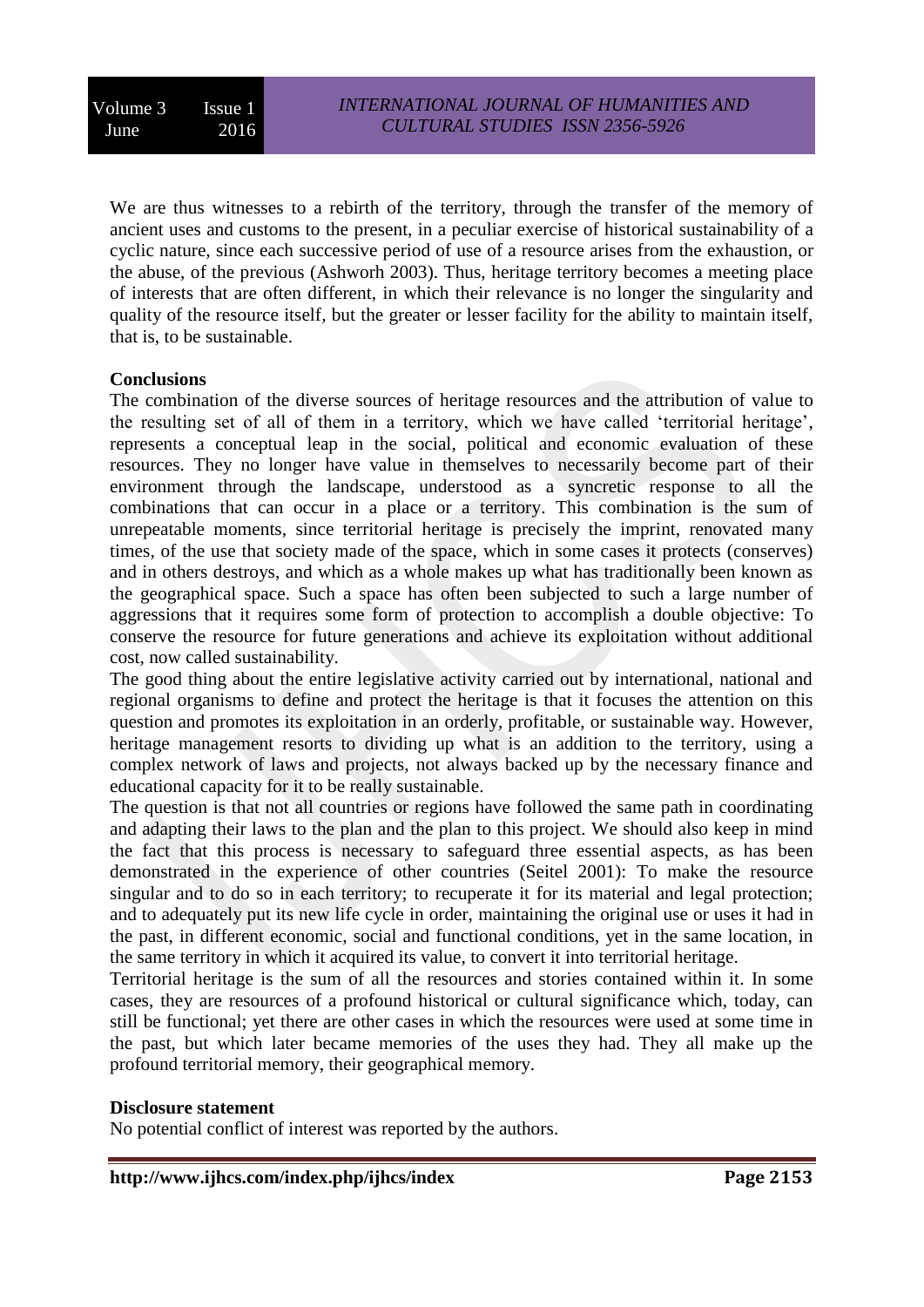# **Funding**

This article is a contribution to the Research Project: 'Culture and Heritage as a Territorial Resource: Strategies for Sustainable Development and Spatial Impacts', as part of the competitive convocation for Project Grants to R&D of the Spanish Ministry of Economy & Competitivity 2013-2016, [CSO 2013-47205-P]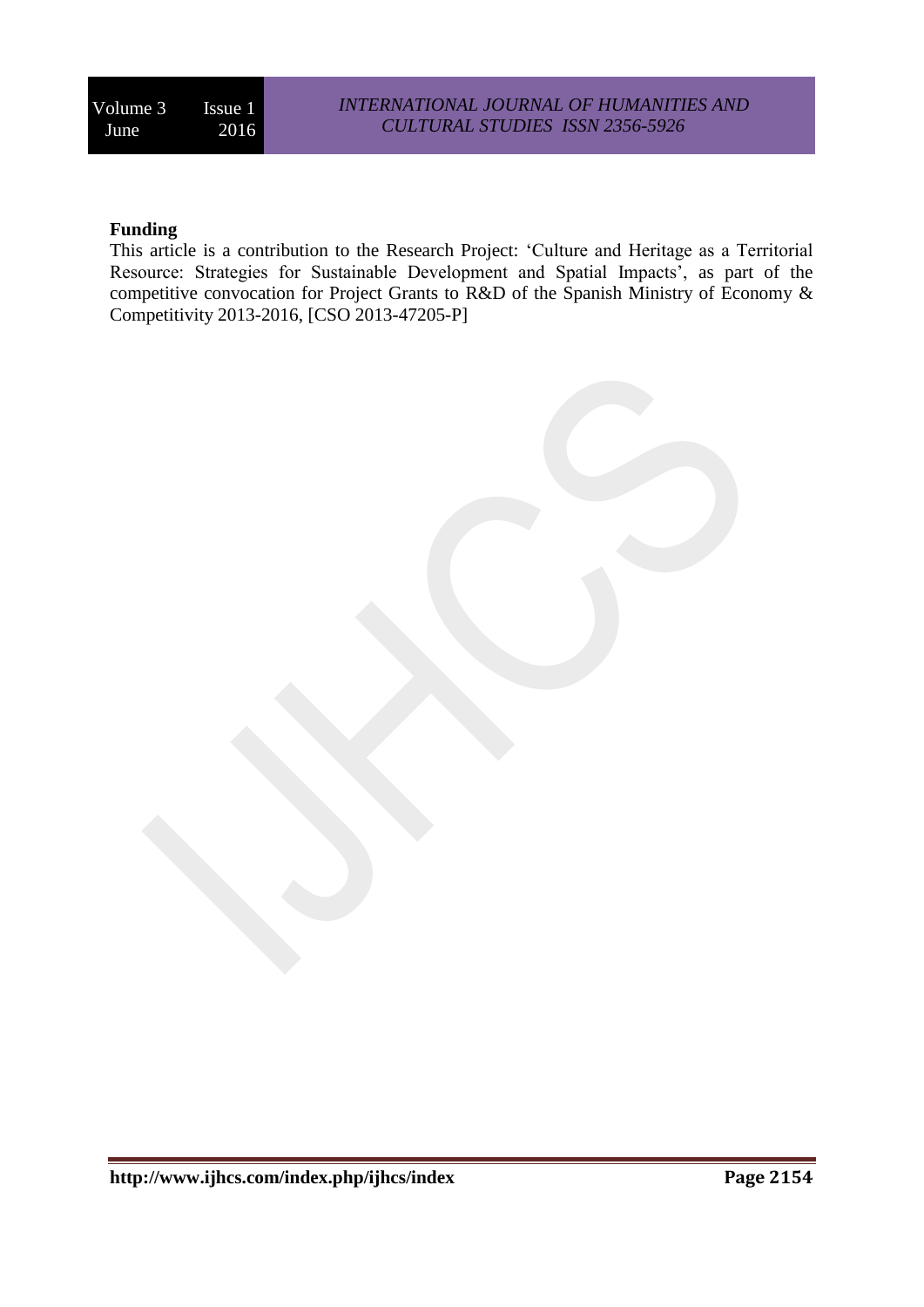#### **References**

Agudelo, J. H. 2011. *Intangible. Acontecimiento urbano: su estructura simbólica y valor cultural* [Intangible. Urban event: its symbolic structure and cultural value]. Bogotá. Universidad de La Salle. 100 p. ISBN-9789588572406

Ashworth, G. J. 2003. "Heritage, identity and places: For tourists and host communities", In *Tourism in destination communities*, edited by S. Singh; Timothy, D.J. & Sowling, R.K., 79- 97. Wallingford: CABI. doi[:10.1079/9780851996110.0079](http://dx.doi.org/10.1079/9780851996110.0079)

Biernacka-Ligeza, I. & Kocwin, L. 2010. "Cultural Heritage as a Region's Promotional Product", In *Proceedings of The 6th European Conference on Management Leadership and Governance*, edited by E. Panka & Kwiatkowska, A. 47-55. Wroclaw, Poland: Management Edukacga. ISBN-9781906638801

Braaksma, P. J.; Jacobs, M.H. & van der Zande, A.N. 2016. "The Production of Local Landscape Heritage: A Case Study in The Netherlands", *Landscape Research*, 41 (1): 64-78. doi[:10.1080/01426397.2015.1045465](http://dx.doi.org/10.1080/01426397.2015.1045465)

Capel, H. 2014. "El patrimonio natural y territorial. De la protección a la gestión y regeneración del paisaje cultural" [Natural and territorial heritage. From the protection to the management and regeneration of the cultural landscape]. *ZARCH, Journal of Interdisciplinary Studies in Architecture and Urbanism*, 2. <http://zarch.unizar.es/images/Descargas/PDF/Revista02/0201-Horacio%20Capel.pdf>

Ciambrone, A. 2013. "Promotion of cultural heritage as an engine for territorial development in France", In *Heritage, Architecture, Land Design: Focus on Conservation, Regeneration, Innovation*, edited by Gambardella, C. 557-566. Italia. La scuola di Pitagora editrice. Col. Fabbrica della Conoscenza 39. ISBN-9788865422908

Denicolai, S.; Cioccarelli, G. & Zucchella, A. 2010. "Resource-based local development and networked core-competencies for tourism excellence". *Tourism Management* 31 (2): 260-266. doi[:10.1016/j.tourman.2009.03.002](http://dx.doi.org/10.1016/j.tourman.2009.03.002)

Di Méo, G. 1994. "Patrimoine et territoire, une parenté conceptuelle" [Heritage and territory, a conceptual relationship]. *Espaces et Sociétés* 78: 16-34. <http://gallica.bnf.fr/ark:/12148/bpt6k5619662p/f16.image>

Gogolou, Ch. & Dimopoulou, E. 2015. "Land Administration Standardization for the integration of cultural heritage in land use policies". *Land Use Policy* 49: 617-625. doi[:10.1016/j.landusepol.2015.01.029](http://dx.doi.org/10.1016/j.landusepol.2015.01.029)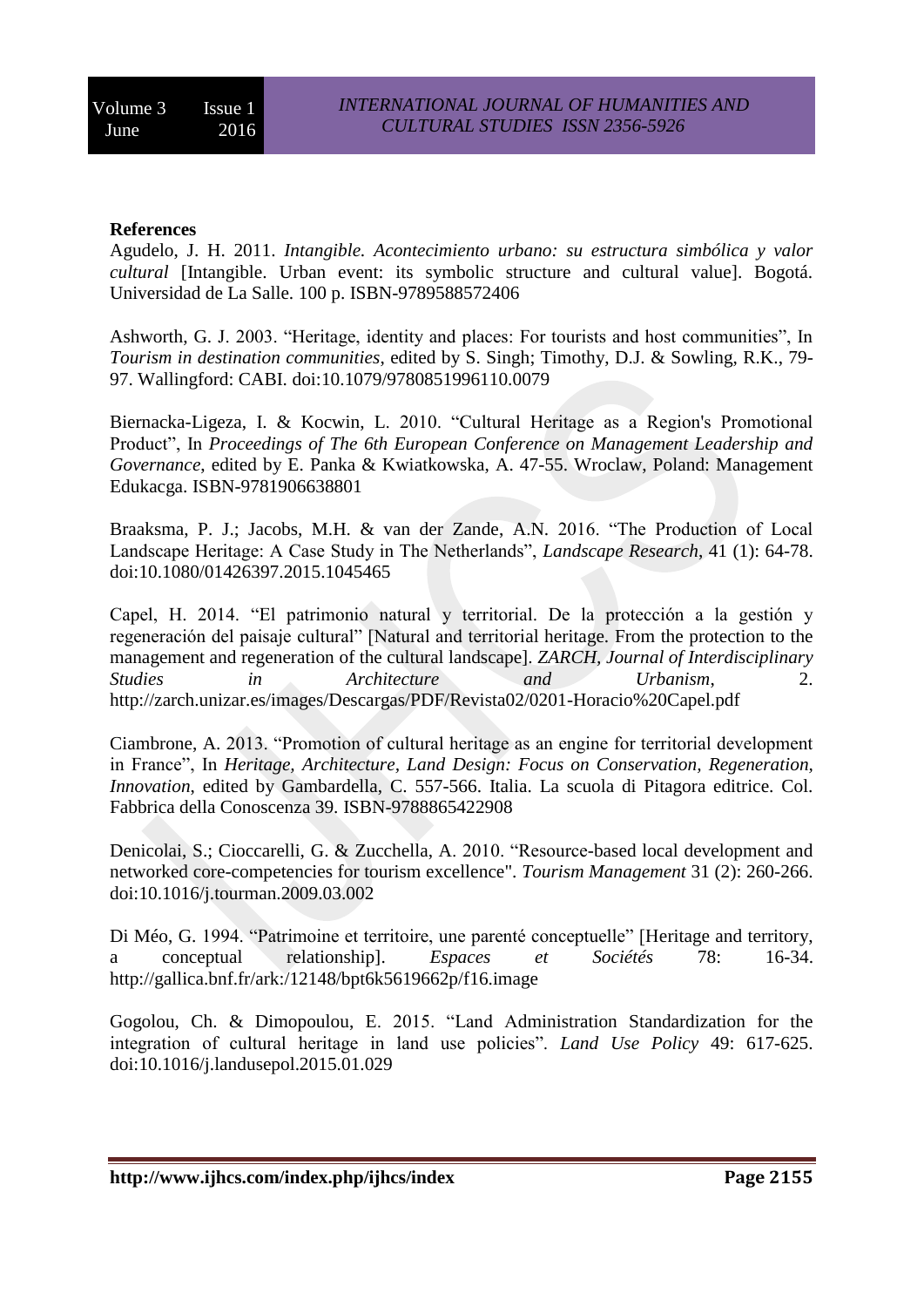Graham, B. 1998. "The Past in Europe's Present: Diversity, Identity and the Construction of Place". In *Modern Europe: Place, Culture and Identity* edited by Graham, B. 19-49. London: Arnold. ISBN-9780340676981.

Graham, B.; Ashworth, G.J. & Tunbridge, J.E. 2000. *A Geography of Heritage: power, culture and economy*. London: Arnold, Oxford University Press. ISBN-9780340677780

Greff, X. 1990. *La valeur économique du patrimoine. La demande et l´offre de monuments* [The economic value of heritage. Supply and demand of monuments], Paris: Anthropos-Economica. ISBN-9782717818451

Harvey, D.C. 2001. "Heritage Pasts & Heritage Presents: Temporality, Meaning and the Scope of Heritage Studies". *International Journal of Heritage Studie*s 7 (4): 319-338. doi[:10.1080/13581650120105534](http://dx.doi.org/10.1080/13581650120105534)

Högberg, A. 2011. "The Process of Transformation of Industrial Heritage: Strengths and Weaknesses". *Museum International* 63 (1-2): 34-42. doi[:10.1111/j.1468-0033.2012.01761.x](http://dx.doi.org/10.1111/j.1468-0033.2012.01761.x)

Ivanc, T. & Gomes, J.C. 2015. "Valuing Immovable Cultural Heritage as a Generator of Opportunities for the Revival of Local Identity". *Lex Localis-Journal of Local Self-Government* 13 (3): 719-740. doi[:10.4335/13.3.719-740\(2015\)](http://dx.doi.org/10.4335/13.3.719-740(2015))

Jones, C. & Munday, M. 2001. "Blaenavon and United Nations World Heritage Site status: Is conservation of industrial heritage a road to local economic development?" *Regional Studies* 35 (6): 585-590. doi[:10.1080/00343400120065741](http://dx.doi.org/10.1080/00343400120065741)

Kirshenblatt-Gimblett, B. 1998. *Destination Culture: Tourism, Museums and Heritage.* Berkeley: University of California Press. ISBN-9780520209664 Kockel, U. 2002. *Regional Culture and Regional Development. Explorations in European Ethnology*. Aldershot: Ashgate Publishing. ISBN-9780754610243.

Landel, P.A. & Senil, N. 2009. "Patrimoine et territoire, les nouvelles ressources du développement" [Heritage and territory, new development resources], *Développement durable et territoires* [En ligne], Dossier 12: mis en ligne le 20 janvier 2009. doi[:10.4000/developpementdurable.7563](http://dx.doi.org/10.4000/developpementdurable.7563)

Lorenzini, E.; Calzati, V. & Giudici, P. 2011. "Territorial Brands for Tourism Development. A Statistical Analysis of the Marche Region". *Annals of Tourism Research* 38 (2): 540-560. doi[:10.1016/j.annals.2010.10.008](http://dx.doi.org/10.1016/j.annals.2010.10.008)

Loures, L. 2008. "Industrial Heritage: The past in the future of the city". *WSEAS Transactions on Environment and Development* 4 (8): 687-696. [http://www.wseas.us/e](http://www.wseas.us/e-library/transactions/environment/2008/27-696.pdf)[library/transactions/environment/2008/27-696.pdf](http://www.wseas.us/e-library/transactions/environment/2008/27-696.pdf)